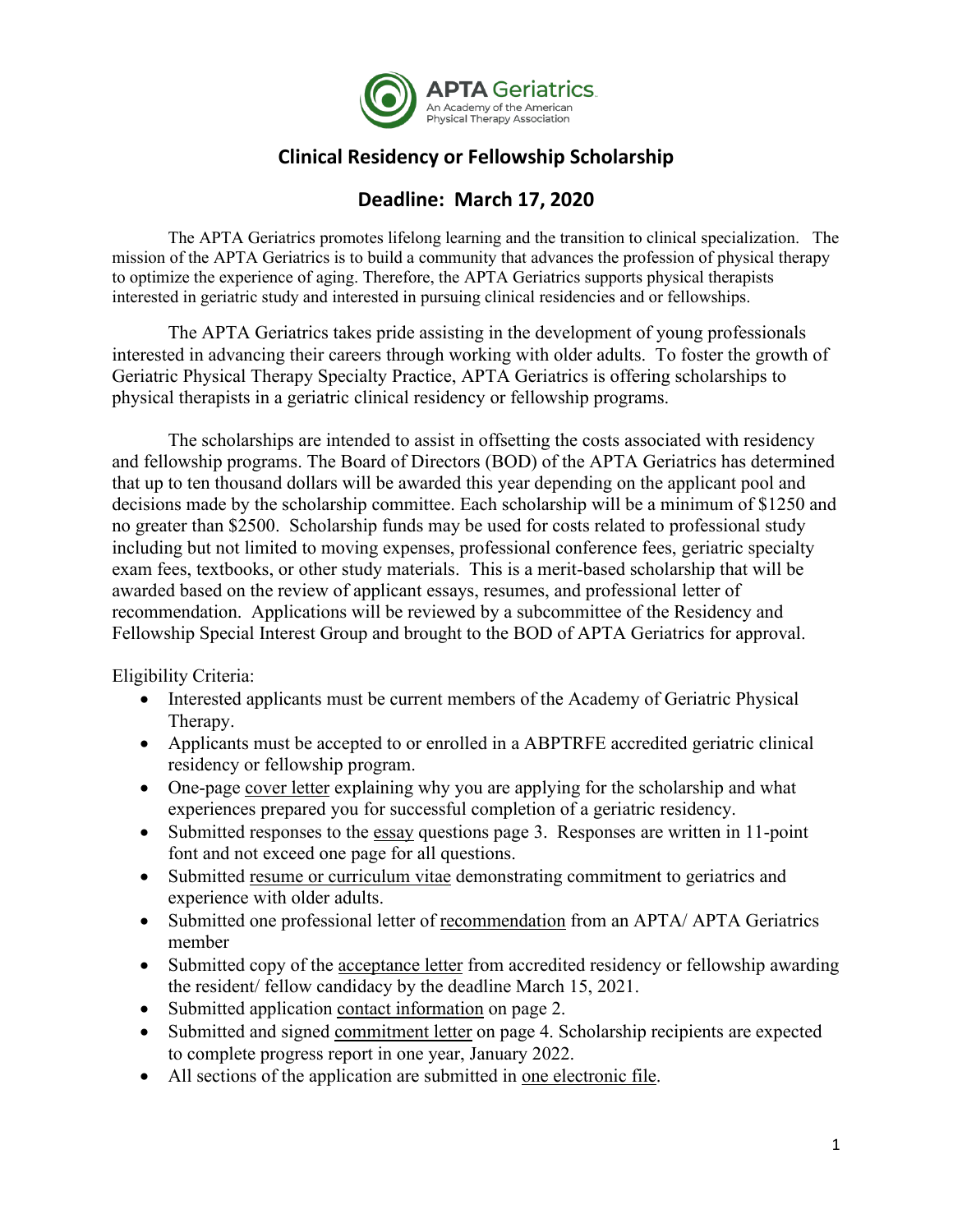

## **Clinical Residency or Fellowship Scholarship Application Contact Information**

| *Available to Academy of Geriatric Physical Therapy Members Only*                                     |
|-------------------------------------------------------------------------------------------------------|
|                                                                                                       |
|                                                                                                       |
|                                                                                                       |
| Awardee Address for Correspondence:<br><u> 1989 - Johann Stoff, amerikansk politiker (d. 1989)</u>    |
| <u> 1989 - Andrea Andrew Maria (h. 1989).</u><br>Address for Correspondence and Payment (if awarded): |
| ,我们也不会有什么。""我们的人,我们也不会有什么?""我们的人,我们也不会有什么?""我们的人,我们也不会有什么?""我们的人,我们也不会有什么?""我们的人                      |
|                                                                                                       |
|                                                                                                       |
|                                                                                                       |
| All materials are sent to APTA Geriatrics executive office and contain materials listed on page 1.    |

Email your complete application packet to: [geriatrics@geriatricspt.org](mailto:geriatrics@geriatricspt.org?subject=Message%20from%20geriatricspt.org%20webiste)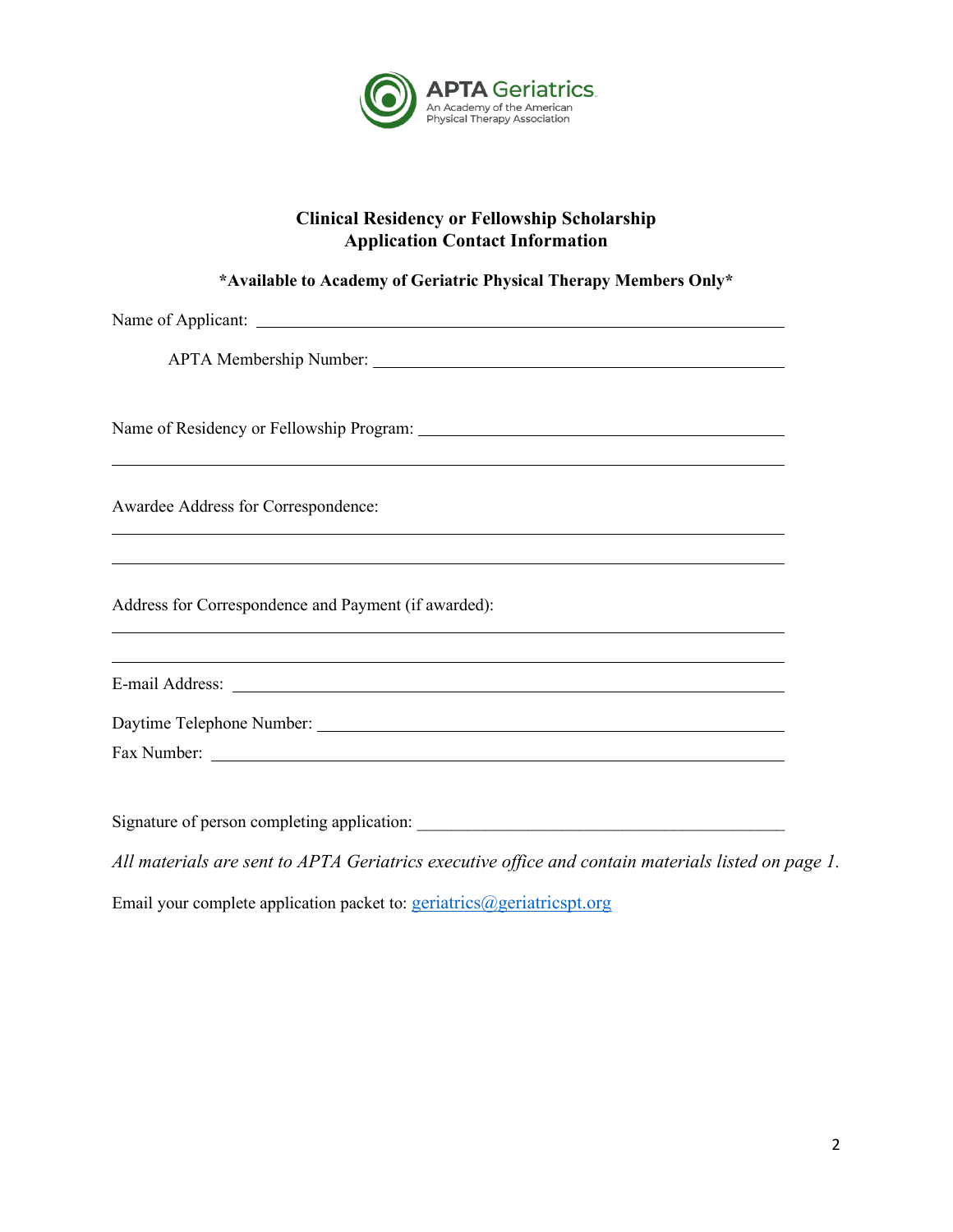

Please answer the below essay questions in 11-point double spaced font. Not to exceed 1 page

1. Describe your professional involvement in APTA, APTA Geriatrics and/or your state APTA Chapter. How has your involvement in these organizations impacted your professional development?

- 2. How will completion of a geriatric residency or fellowship program affect your role as a geriatric physical therapist?
- 3. How do you intend to use the scholarship funds? How will this scholarship money make a difference in the completion of a residency or fellowship program?
- 4. What do you feel are the most pressing issues in geriatric physical therapy?
- 5. How do you see your future impacting Geriatric PT and APTA Geriatrics?